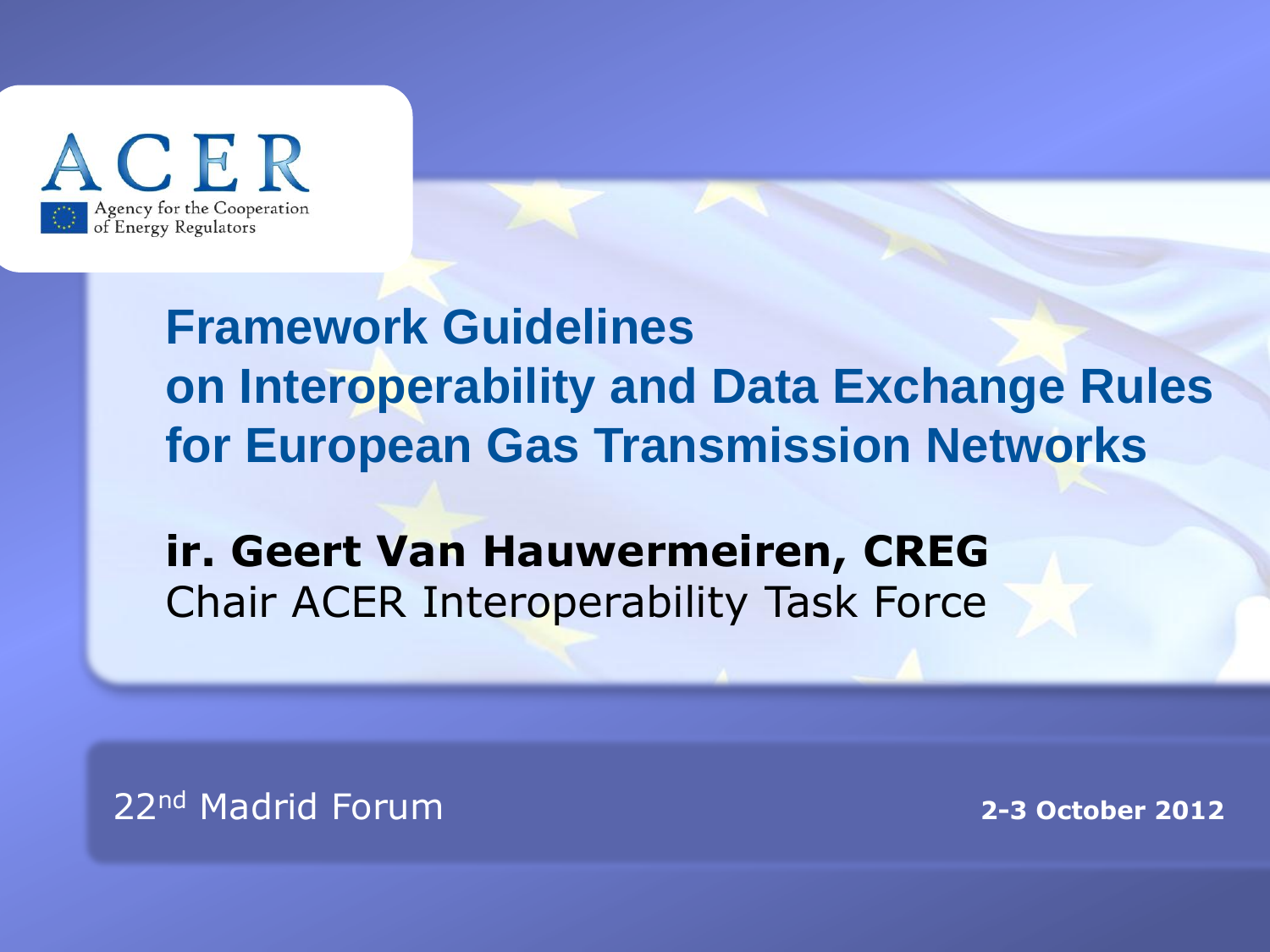

## **Milestones of the FG process 2012**

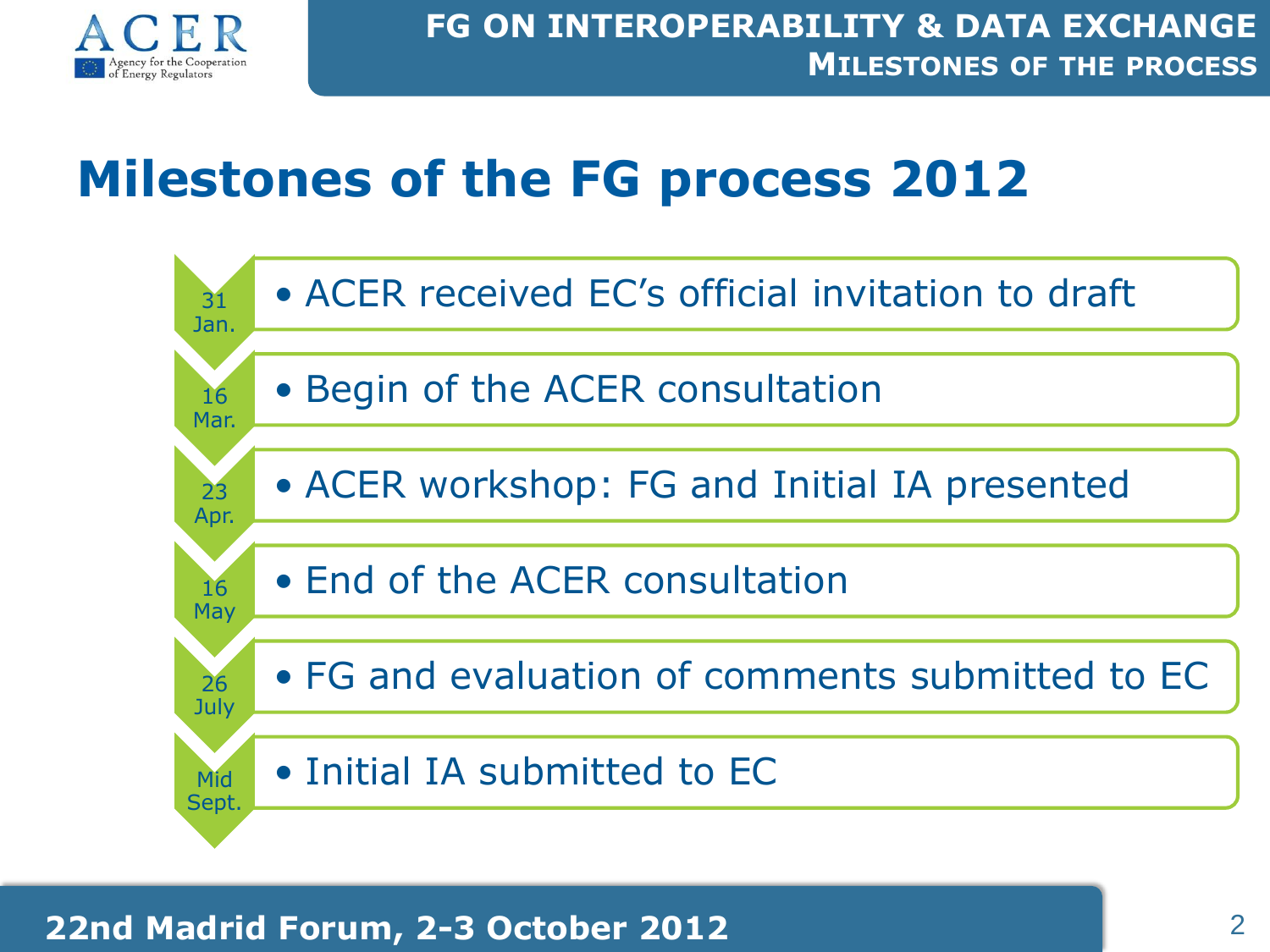

# **Outcome of the Public Consultation (1/2)**

• Interest of the market for the issue illustrated by a good level of participation: a total of 34 responses, 12 of which were provided by European associations.

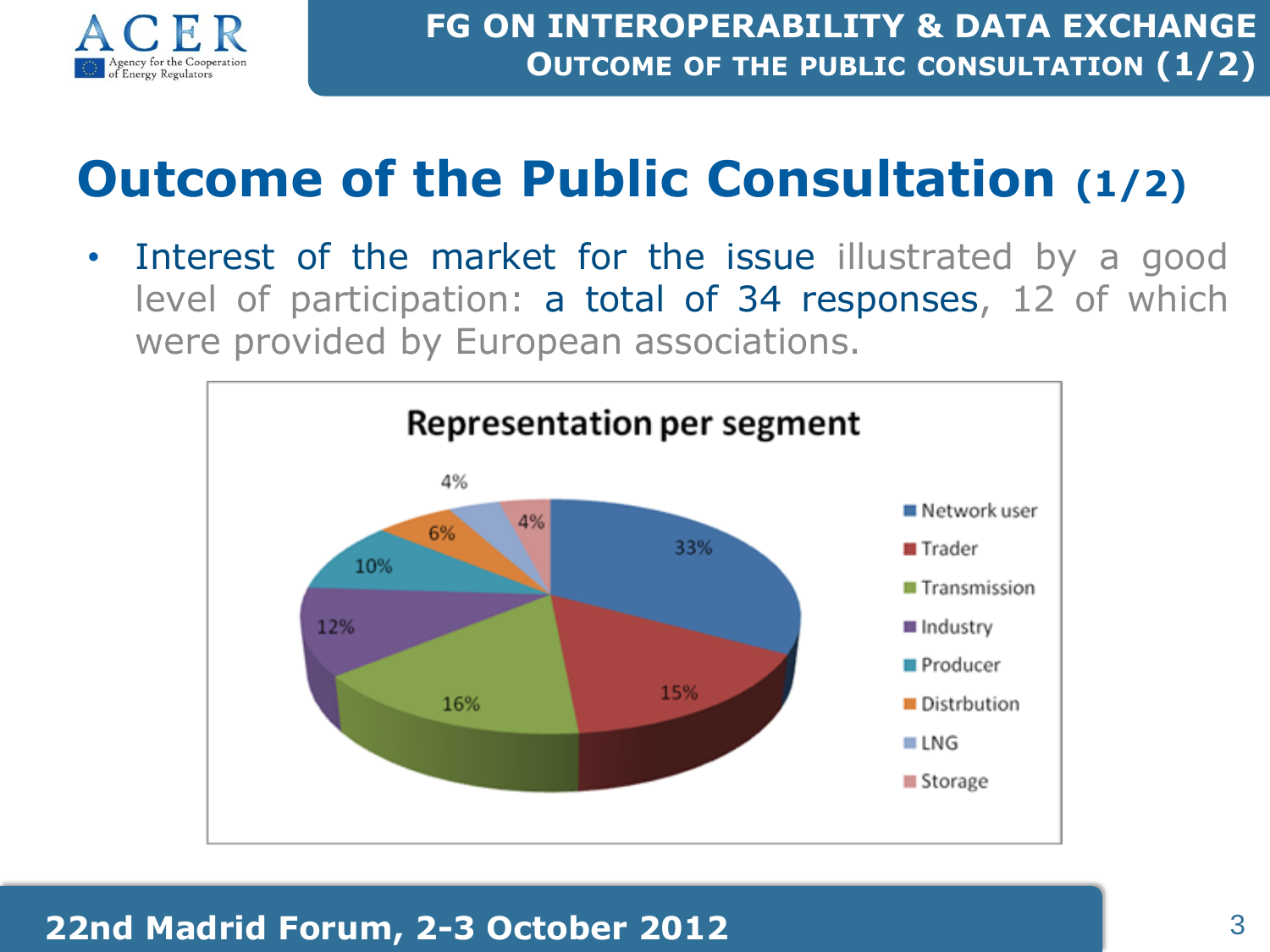

# **Good support from stakeholders:**

- Interconnection Agreements:
	- 16 out of 27 respondents support the introduction of a common template.
	- 22 out of 25 answers in favour of a dispute settlement procedure.
- Units: 27 out of 29 respondents express a need for harmonisation.
- Gas Quality: 19 out of 33 respondents assess positive the proposal.
- Odourisation: 26 out of 30 respondents agree that there is an issue with odourisation and support the shift towards non-odorised gas.
- Data Exchange: 16 out of 24 respondents agree on the benefit to be gained from harmonisation of data exchange.
- Capacity Calculation: 13 out of 25 respondents reacted positively to the policy proposal.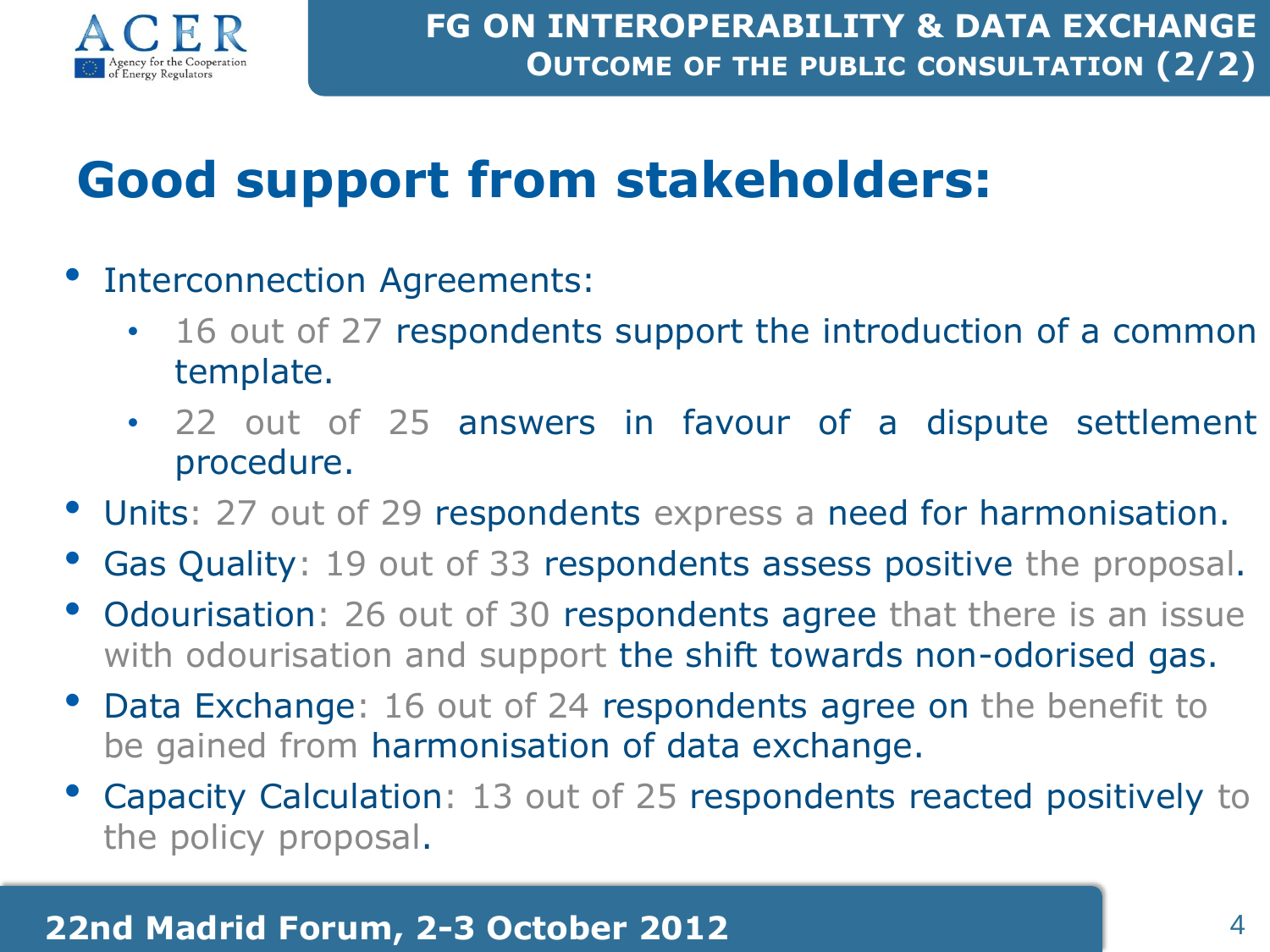

# **Set of Policy options (1/2)**

#### **•Interconnection Agreements**

While the bilateral setting of interoperability principles is favoured, the imposition of default rules in addition to a specific dispute settlement procedure will preclude protracted negotiations between parties.

#### • Units

Harmonisation of units for energy, volume, pressure and GCV is in the prolongation of the work lead by EASEEgas, to the benefit of system users.

#### •Gas Quality

A close monitoring of the issue, combined with enhanced TSO cooperation and transparency will address at best the concerns over locally observed issues and their possible European wide evolution.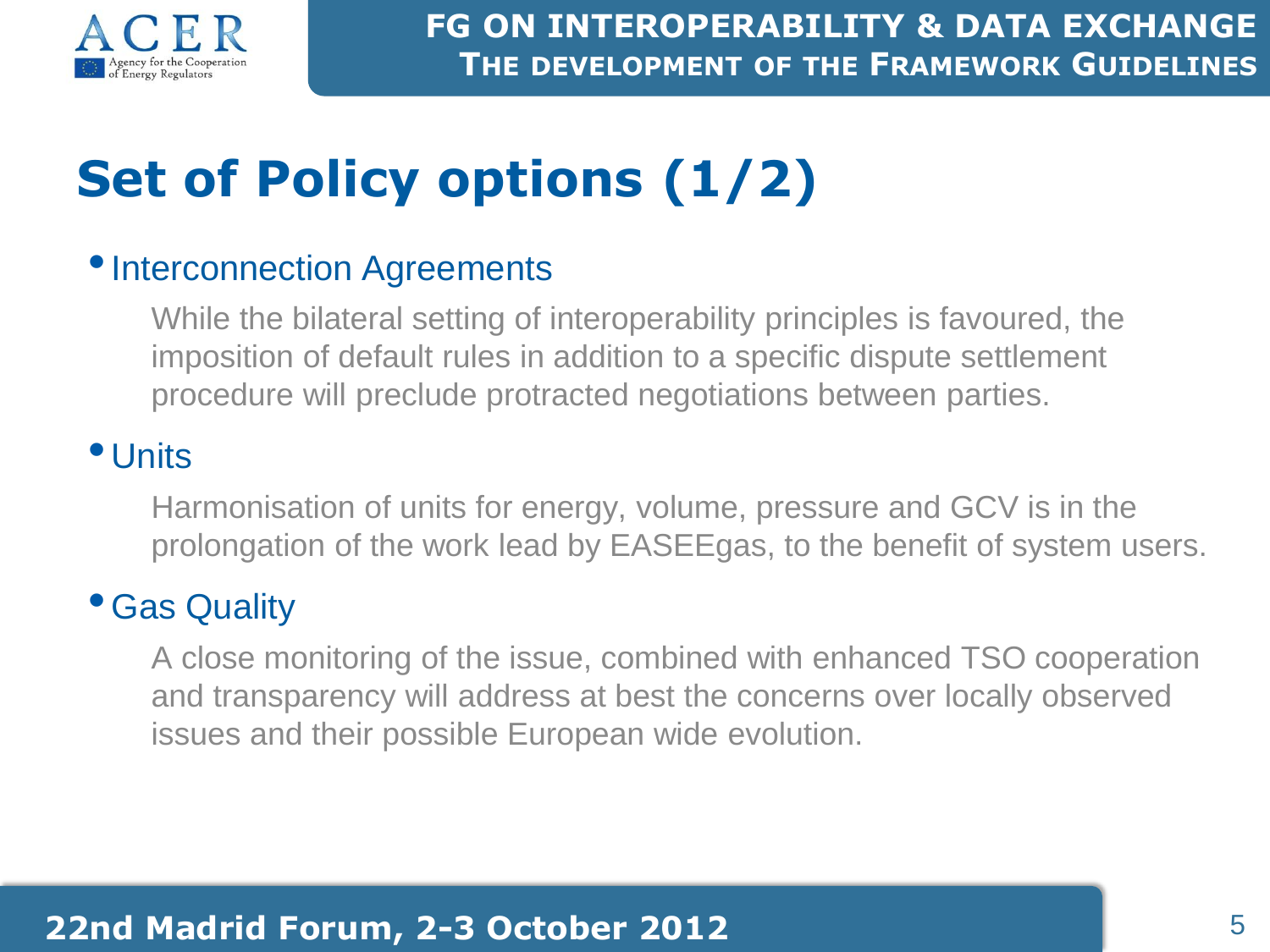

# **Set of Policy options (2/2)**

#### • Odourisation

Harmonisation is the solution to a bilateral issue resulting in a clear barrier to cross-border trade, with cross-regional consequences.

#### • Data Exchange

Harmonisation is necessary to allow system users to overcome the difficulties they are currently facing in relation to the lack of harmonisation currently observed regarding data exchange practices. The most feasible approach to harmonisation is to address format at first.

#### • Capacity Calculation

Harmonisation should come as an answer to the observed lack of transparency and cross-border cooperation over observed discrepancies in the capacity offered.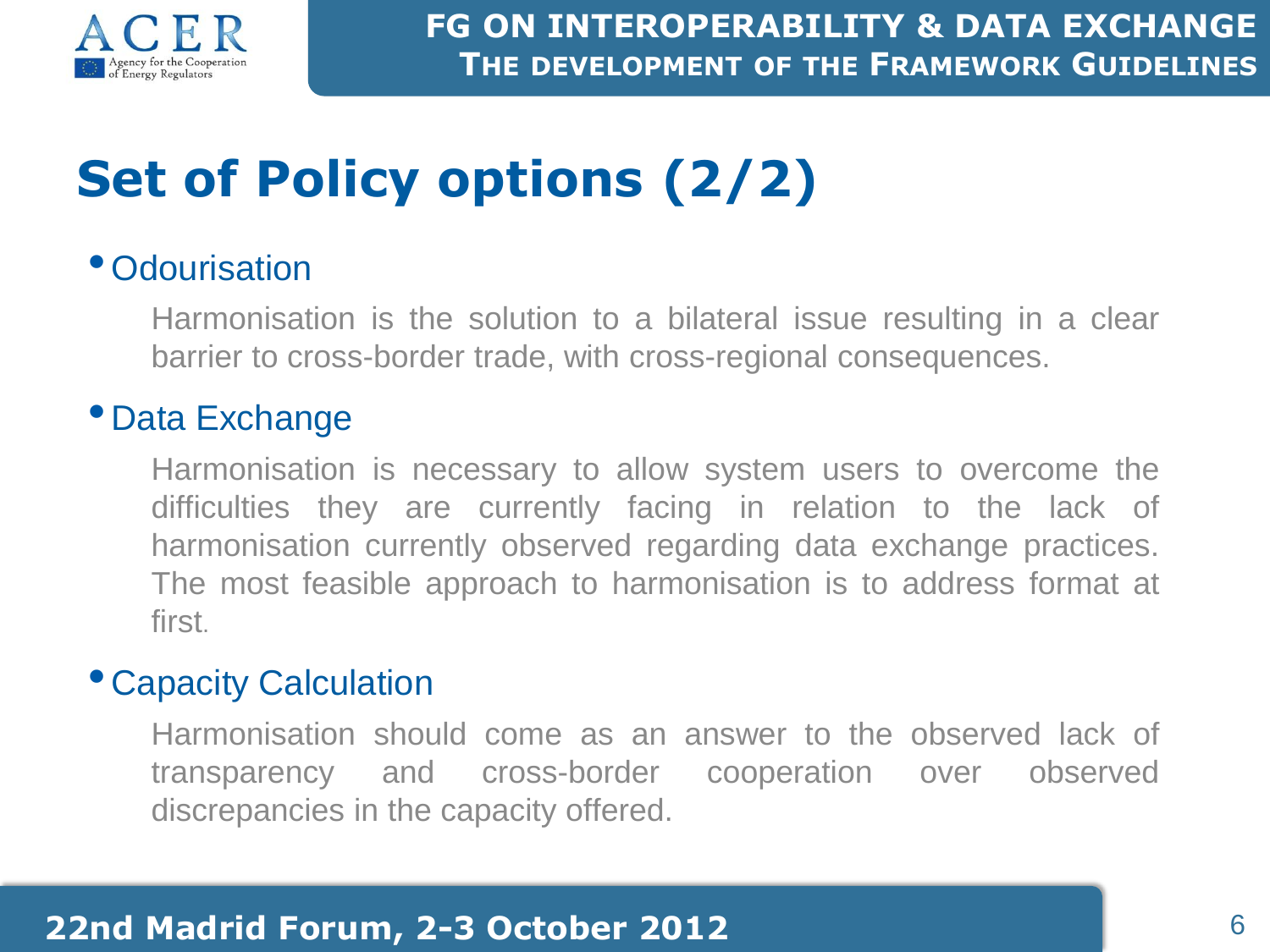

# **Since the 21th Madrid Forum:**

 On-going discussions (expert groups, workshop, task forces) led to a joint finalisation of the FG text, but also to an Initial Impact Assessment document.

 ACER finalised the discussions around the regulatory problems:

- $\triangleright$  Definition of policy measures proportionate to the earlier identified regulatory problems;
- $\triangleright$  The analysis, conducted during the whole process and leading to such policy measures, is synthesised in the Initial Impact Assessment.

 $\triangleright$  The Initial Impact Assessment is to be further completed by ENTSOG, by addressing a set of 8 questions.